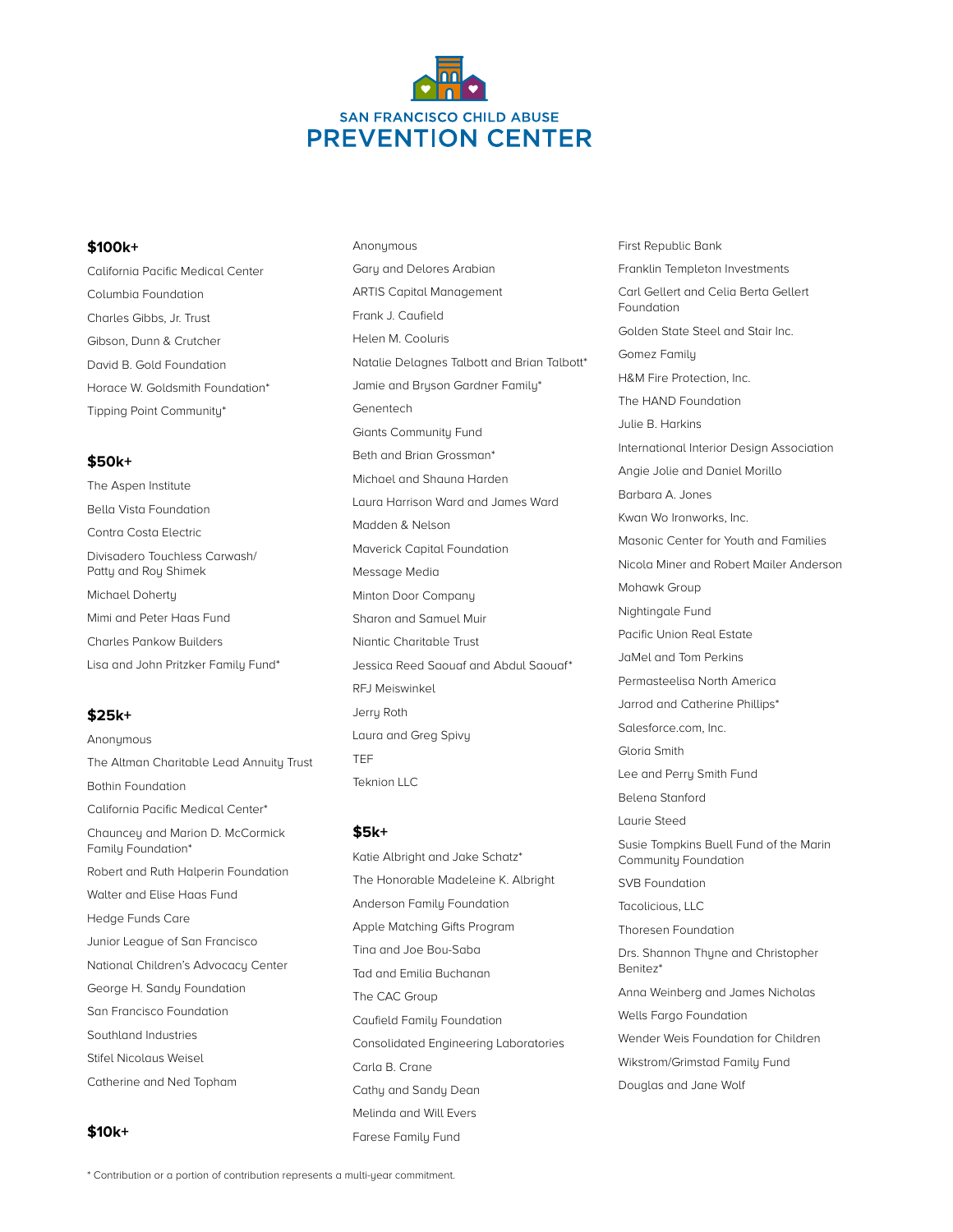

### **\$1k+**

Anonymous (3) Autodesk, Inc. Kathy Baxter and Tom Stern BCCI Luis and Nancy Belmonte Vimal Bhalodia The Black Dog Private Foundation BlackRock Matching Gift Program Darrach and Michelle Bourke\* Lisa Bransten and John Rumsey Dante and Tracey Briones Ann and Ray Brown Barbara Brown Michael H. Brown Butler's Hole South Tom and Sara Byrne Robert Callan, Jr. Bob Carrigan Scott and Scott Case Carol Caspe and Nathan Nayman Catalog and eCommerce Club Donald and Carole Chaiken Foundation Derrick M. Chan, DDS Nancy Traub Chirinos CMI Lorraine and Noah Cohen Community Thrift Store The Container Store - San Francisco Martha Conte Rosemary Cozzo Brett Critchlow Caroline Dahill Caroline Dahla Terry De La Cuesta Deloitte Greg DeMartini Mary Ann DeMattia and Rob Gorlin Dagmar and Ray Dolby

Natasha and Dave Dolby Keith and Sandra Edwards Delia F. Ehrlich Captain John Ehrlich Enterprise Roofing Service, Inc. Falletti & Baldocchi Finer Foods, Inc. William and Roberta Fazande Fennie+Mehl Architects Bret Firebaugh Mr. and Mrs. Robert Fisher Michelle Furnanz Carole and John Garcia Bobbie and Jamie Gates Fred Gellert Family Foundation David and Kristin Glickman John and Marcia Goldman Foundation Goldman, Sachs & Co. Matching Gift Program William Goldstein Glenn Good Google Matching Gifts Program Alison Gray Kern Jane and Wyatt Gruber Kelly and Michael Halper Hart Family Foundation Daniel and Alyssa Hershkowitz Hewlett-Packard Ronald Holland Allison Huegel and James Sergi Leslie and George Hume Fund Joseph Hurwich Insurance Industry Charitable Foundations, Inc. Mr. and Mrs. David A. Jones JP Morgan Chase & Co. Michael and Susan Kahn Deborah Kay The Keane Law Firm, P.C. Keesal, Young & Logan Sheila and Mark Kenney

Hilary King Matt Kroger Isabelle Lemon Barry Lipman and Marie O'Gara Lipman Chris Lord and Coltrane Conui Patricia Lurie Russell Lyman Patrick Mahoney Suzanne Maloney and Peter Harrison Reed Maltzman and Jennifer Gosselin Evan Marwell and Tracy Leeds Craig and Anisha Mason Leigh and Bill Matthes Tina and Chris McCutcheon Gabrey Means Valley and Adam Mein Michael and Wendy Mendes Janine and Jon Miller Shawn Miller Gillam Constance Mitchell Susan Mohun and Mark Sherman **MonkeyBrains** Linda Moore and Jonathan Howden Sullivan Morford Family Fund National Children's Alliance Negley Flinn Charitable Foundation Bonnie Nelson Alicia Nogales and Greg Little Old Republic Title Company Nancy A. Oliveira Dennis Otto Suzy Pak and Mark Gundacker\* Julie and Will Parish Lois Pavlow Lisa and Travis Pearson Peterson Martin and Reynolds, LLP Gina and Stuart Peterson Richard Pio Roda Anne Marie and Jason Portnoy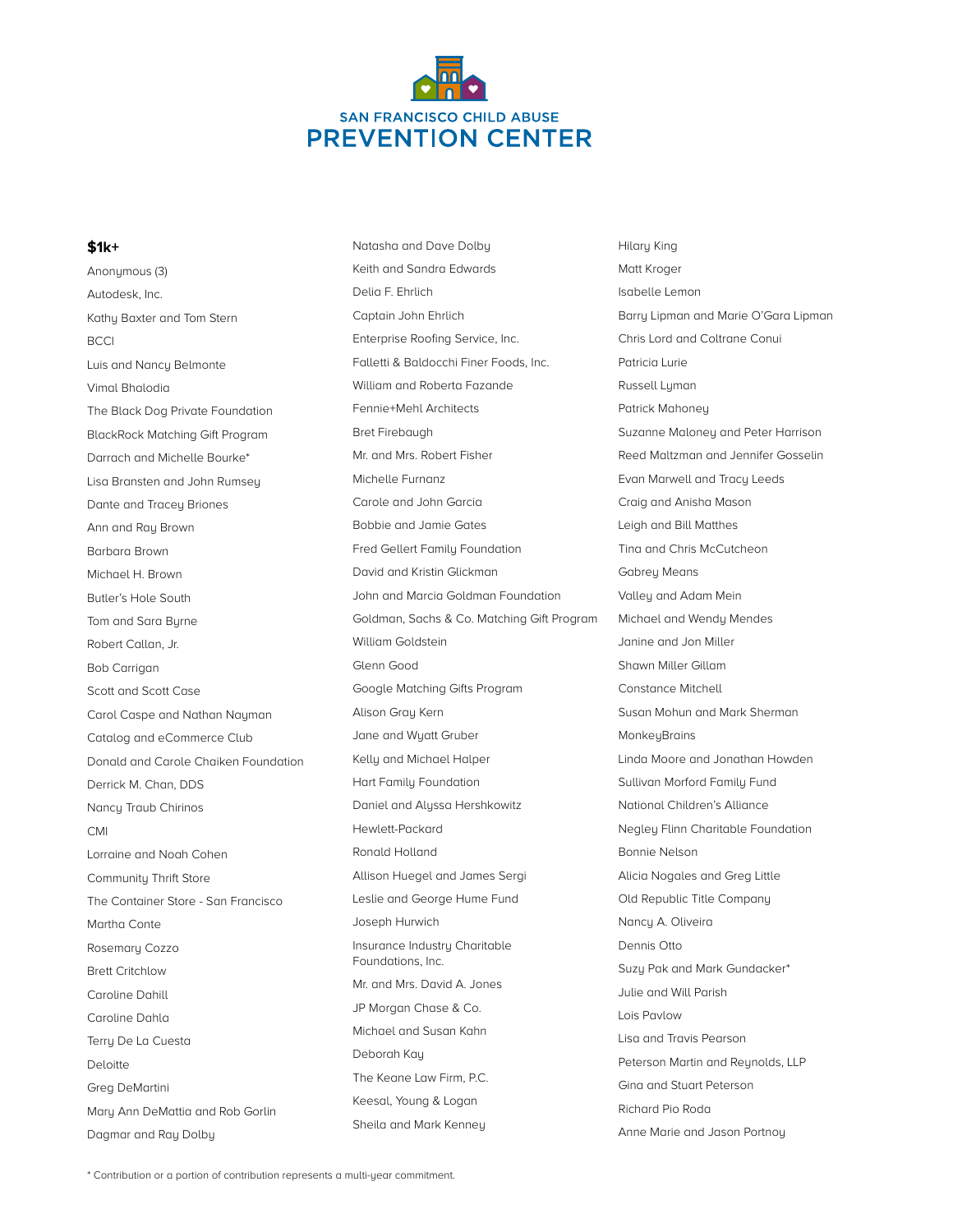

Rackspace, Inc. Victoria Raiser Helen Hilton Raiser Judi Ratto Barbara Ravizza and John Osterweis Diane and Jim Reed Anne and Martin Roher Jo-Ann Rose Tuhin Roy Rupright Family San Francisco Giants Mary Shank Rockman and David Rockman Beattie and Mike Seidenberg Mr. and Mrs. Wesley Sen\* Sunil Shah JoAnn Shank Joe Shank and Patricia Pairman The Sher-Right Fund Andrew Shin Sigler Inc Northern California Karyn Smith Rachael Smith Fals SOMA Supply Andrew Stadler Christopher C. Stewart and Shelley Wu Vivien Stewart and Michael Teitelbaum Summit Institute DBA Summit Public Schools Marjorie Swig Anne Symon Synergy 4 Health Tacolicious/T-LISH II, LLC Tom Eliot Fisch Theta Delta Xi Patrick and Rebecca Thyne TIBCO Software Inc. Marjorie and Barry Traub Tim Treadway Alana Tutty

Visa, Inc. Caroline Volk T.B. Walker Foundation Richard Ward Kenneth B. Weber Katherine Welch Linda S. Wendel Todd Werby and Nonie Greene Kendall Wilkinson Diane B. Wilsey Grace Won and Richard Holden Wilbur and Dolores L. Woo Charitable Lead Trust Norman S. Wright Harold L. Wyman Foundation

#### **\$500+**

Zephyr Real Estate

Viracon

Anonymous (7) 20111 River Blvd., LLC Greta Anderson Aimee Arost Joanne and George Arrick Ann and Chris Barber Wilkes Bashford Teresa Bergeson Elena Marimo Berk F. Kelly Bourke Ellen Bronchetti Bruce Ford Brown Charitable Trust Sarah and Bill Brown Kimiko Burton Lucretia Carney Victor G. Carrion and John S. Ashworth Andrew Charmatz and Sara Witt Carol Chuang Kay Cockerill Collective Impact

Georgene Costello Eric Culp Nicholas Eaton Elegrity, Inc. Gillian Emblad Holly and Jim Farrell Rick and Bonnie Firestone Shannon Flynn and Christopher King Carol Galante Alison Geballe Zach Georgopoulos Marsha and Stanton Glantz Connie Goggio Goldman, Sachs & Co. Sydney Goldstein and The Honorable Charles Breyer Greenfield Village, LLC Mary J. Hansell\* Brian Hansen Graeme Hanson Susan Harriman Edward Harrison Rich Hillis Latanya Hilton Adrienne Hirt and Jeffrey Rodman Hotwire Rayleen Hsu Douglas D. Ismail Kathleen and Ted Janus Jennifer Jeffries Tonia Karr Barbara and Ron Kaufman Douglas Keane and Lael Newman Tracy and John Michael Kennedy Bette Kestin Mardi Kildebeck Adelina and Rajat Kongovi Marc Korody Jennifer Kriz

Vince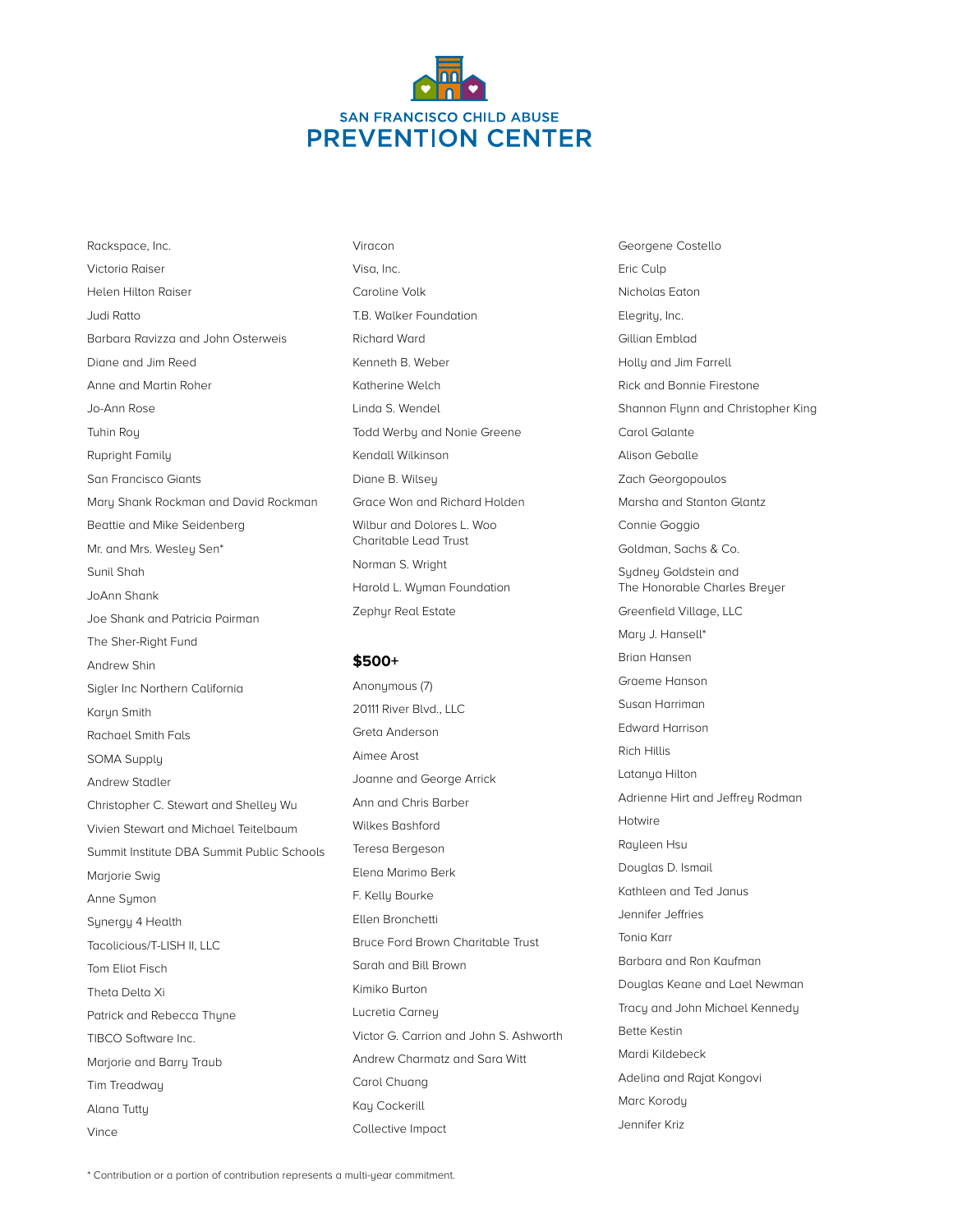

Jill Kuper Lori and Warren Lane Laura Grigsby Art Consulting Stephen Lefkovits Kerri and Mark Lehmann Nancy Lenvin Claudia A. Lewis and Edward M. Scal Carey Lifschultz Anette Marweld Jack McDonald Bill and Betsy Miller Jane Mortimer Michael Nadler Allen Nance Karen Napitan Diana Nelson and John Atwater Clint Newman Robert Ogden Kathleen Pitman Cheryl Polk Brooke and Greg Prince Sara Putnam Rainbow Grocery Cooperative Preston Raisin Katie Reeve Arthur and Katherine Ringness Jen Romney Eli and Mae Rosen Foundation Louise Rosen Byer Kate and George Rowe Linda Rude David C. Salisbury Judy and Milt Seropan Kelly and Elana Shea Joanie Silverstein David Simpson Judge Fern Smith SmithGroup JJR Dr. Ian Sobieski

Lisa Spinali The Greg and Lisa Stanger Charitable Foundation Hilary and Dave Steinberg Diana Stewart Emma Stewart and Rich Gill Kenn Tarantino Bhavika Taunk Douglas Tom Brenda Tucker Alan Vidinsky Genanne T. Walsh Sue and Richard Wollack

## **Up to \$500**

Anonymous (19) 3M Olivia Abar Alana Leigh Atelier Inc. Tom Alix Suzanne Allcroft ALR Claire Alt Kristi Amoroso Scott Anderson Joseph and Katherine Ansanelli Baron Arnold Anya Arthur Yvette Artiga Ascend Sportswear LLC David Austin Patricia Axelrod Walter and Lisa Babich Blair Baker Cheryl Baker Bibelheimer and Gerald Bibelheimer Lora Lee Baker Kathy and Andy Barish Megan N. Barker

Caroline Barlerin Mr. Kimm Barnes Marti Baroody Ellen Basilico Beach Blanket Babylon Wendy Beckman and Paul Saraceni Kitty and Roger Benitez Susanna Bensinger Bergeron/Strumph Family Mrs. Mauna Berkov Emmy and Andy Berlind Carol Bertao Stephanie Bickham Claire Biglove BI-RITE Market Judith Bley Mrs. Dana Bloom Elizabeth Bohannon Books Inc. Teresa and William Bourke E. Peabody Bradford Carolyn Brady Brandeis Hillel Day School Robin Brasso Patrick and Kattya Breitenbach Jeff Brill Jordan Bromley and Manatt Phelps Twila Brown Eden Bruner Gregg Bryon Robert and Susan Buckley Lesley Bunim Lynn B. Bunim Ione Burge Kimberley Burke Jeramiah Cadigan Anne Caird Elizabeth Calderon Siobhan Calhoun and Paul David

\* Contribution or a portion of contribution represents a multi-year commitment.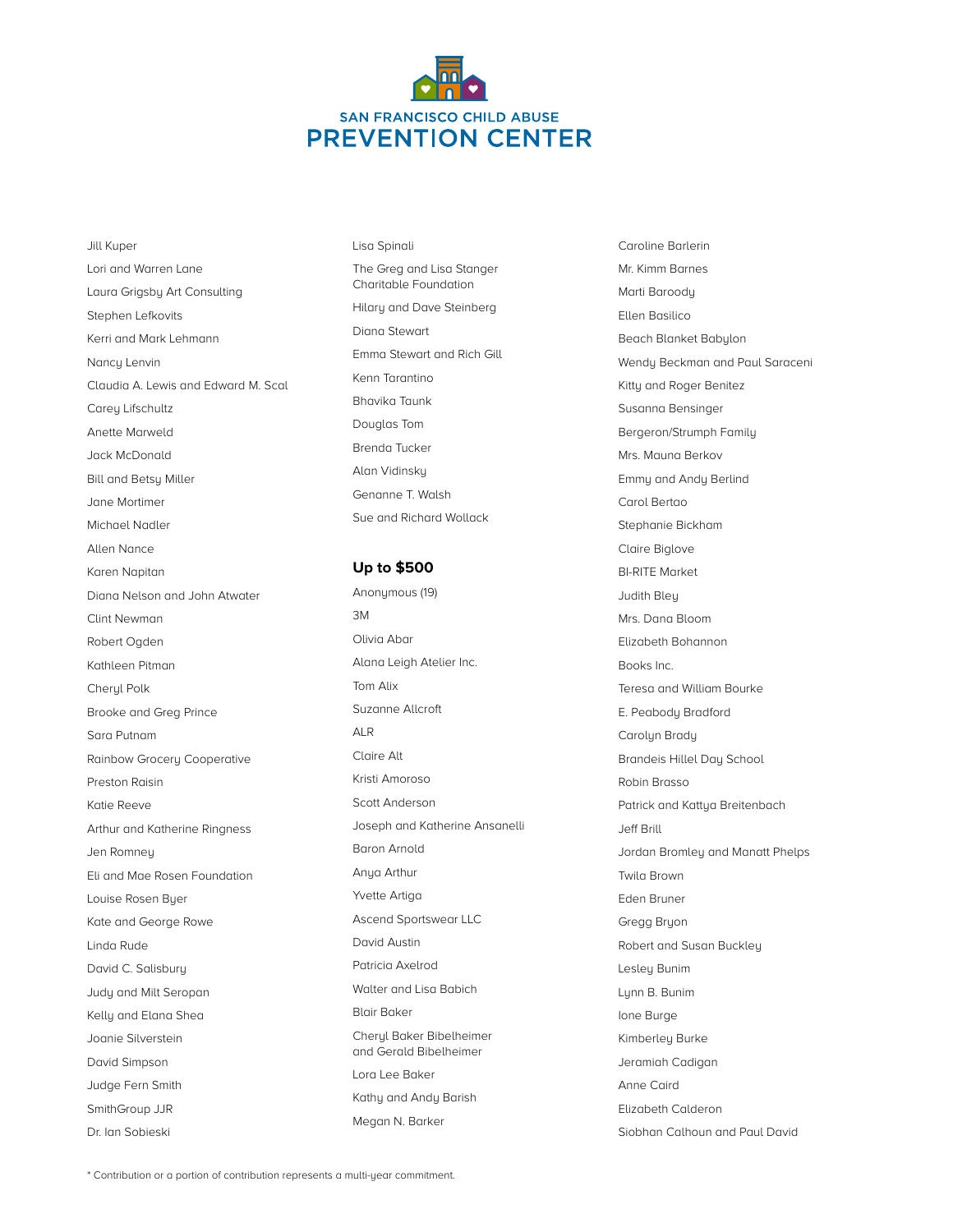

LJ Deberry

Maria Camilli Linda Cannon Ray Cannon Miss Andrea Cantu Sam Carlisi Laura Carmany Jeff Carnegie Nancy Caskey and Peter Graffagnino Erin Grace Chapman Martha Charchenko Charles Schwab Foundation Chefs Feed Children's Book Project Dave and Dina Ciagne Douglas Clarke Carmela V. Clendening Cole Garage Rose Collette Travis Cooke Susannah and Andrew Corney David Cort Lisa Cort Kimberley Costle Creative Marketing Concepts Jason Crowe Sean Culman Pamela Culp Nancy and Jay Cutler Cutting Edge Drapery Martha L. Daetwyler Jan D'Alessandro and Mark Haffenreffer Sharla Dashew Shana Daum The Honorable Elizabeth Davis Deborah Davis Han Kim Davison Joshlyn De Ala De Anza Tile

Michael Dechiario Barbara Deeming Carlin Deguzman Angela Deiana Lara Deke Linda and Michael Delagnes Delta Wendy and Ivo Denham James Devlin DFM Diageo Wine Group Jeff Diamond and Johanna Vater Patricia Dinh Justin Dombrowski Norma G. Donado Wayne and Maureen Doran Richard and Lauren Downs Suzy Drell Commander James Dudley Kay and Dan Edelman Sara and Chris Ehrlich Elixir Jenny and Richard Emerson Jody W. Eng Julie Enright Susan and William Epstein Philanthropic Fund Jacqueline and Christian Erdman Liz Erickson Reid Erickson Craig Etlin and Leslie Gordon Susan Eto Xavier Falco Lisa Farmer Sandra Farris Alice and Leo Fathy Lisa Faulkner Jenna and Steven Feinberg

Karen Feltham Mr. and Mrs. Michael Filice Jeffrey Firestone Julie and Greg Flynn Virginia Fontana Force by Design Cynthia Foster Jean Frammolino Kevin Franklin Linus Franngard Nicole Freitas Winifred Freund Erin Friday Joyce Friedman Lisa Fung and Robert Aguirre Malcolm Gaines and Seth Brenzel Gap Foundation Gift Match Program Mrs. Vicky Gardner Kathryn L. Garrison Genentech Givingstation General Electric Ghilzai-Morris Family Holly Gibson Dr. Gary Gin Emily and Phil Ginsburg Laura and Bob Girvin Gail and Harvey Glasser Judith Glickman Gobstopper Yvonne and Gary Goddard Golden State Carpet Steven Gomberg Gonzales Architects Joel Goodrich Steven Gordon Mark Granzotto Lorrie Greene Clara Greisman and Alan Mayer Brian Grey and Paige Rausser

\* Contribution or a portion of contribution represents a multi-year commitment.

Roseanne and Clement Deamicis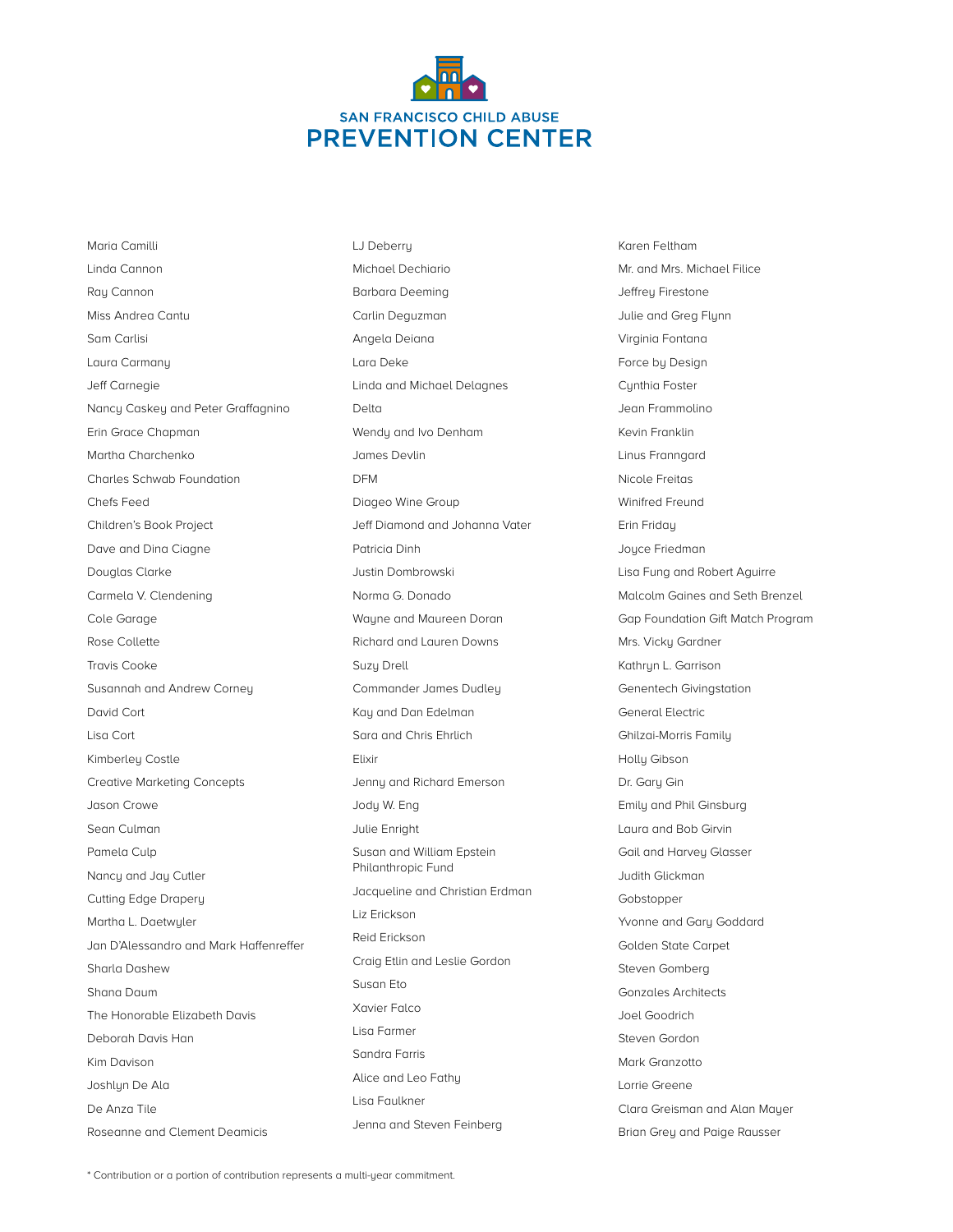

Scott Grinthal Kevin M. Gross Daniel Grossman Dr. Moses Grossman Joseph P. Grubb Marsha and Ralph Guggenheim Hall Capital Partners Arline and Joseph Halper Stephanie Hanger Matthew and Abby Hanichen Cherrie and Gary Harden Laurie Harden Chris Haroun Stephanie Harrell Annette and Bob Harrison Hassle-Free Hauling Ann Hatch and Paul Discoe Joseph Hebenstreit Sarah Heegaard Rush Matthew Henri Herman Miller Hewlett-Packard Company Foundation Maireid Hill Jordan Hiller Kum Hung Ho Mrs. Judith Hoban Alex and Pam Hochman Gary and Anne Hochman Catharine C. Holden Shannon Holland Emma Hollingworth Reiko Homma True, Ph.D. Lauren and Cole Hooper Allison M. Hopper Megan and Matt Howard HPL Contract HSBC Bank USA N.A. Humanscale

Marie Hurabiell

Bruce Hutchins Miriam Hyun IBM Employee Charitable Contribution Campaign Michael Iino Mary and Doug Ireland Claudia Jasin Adrian L. Jenkins Tracy and Patrick Jennings Jerry Thompson Sons/ Thompson Painting Richard and Paula Jesson Anita John John Johnson Tim Johnson Johnsonite Barbara Jones Cameo Jones Thomas F. Jordan Tracy Jue Stephanie Jukes Harold and Lisa Kahn Julien Kahn Lauren Kahn Larry Kane Jan Kang Melinda Kanter-Levy Judith F. Karshmer Debra Kasper and Michael Neville Julia Katz Lisa and Rob Katz Dr. Raumond Katz John Kaufman William Keller Bonnie Kellogg-Cannard Kimberly Kelly David Kilby Elisha Kinast Adrian and Steven King Donald Kingery

Jennifer Kirby Ficus Kirkpatrick Emily Kiyasu Todd Klarin Barbara Kleckner Mrs. Cameron Kleimo Laurel Kloomok Kohlberg Kravis Roberts & Co. Diane K. Kohler Randall Kostick Ana Kostioukova Christina Kotowski Evelyn and Jack Kramar Lawrence Krause Gina Krawiec Clayton Kunz Melinda Kuroki Ryan LaFond Barbara and Frederick Lambert Stacy Lamirand Emily and Jamie Land Kerry Lanigan Jennifer Larson-Simmons Elana Laub Jamissa Lee Jason Lee Katherine Lee Megan Lehmer Rabbi Leonard and Joan Beerman Mr. Sugar Ray Leonard Christopher Leopold Ann Lerner Sandy Leung Madeline Levine Schwartz and Lee Schwartz Arnie Levinson and Elizabeth Oneill Judith Levinson Judy Li Kelly Lim Kent Lim

\* Contribution or a portion of contribution represents a multi-year commitment.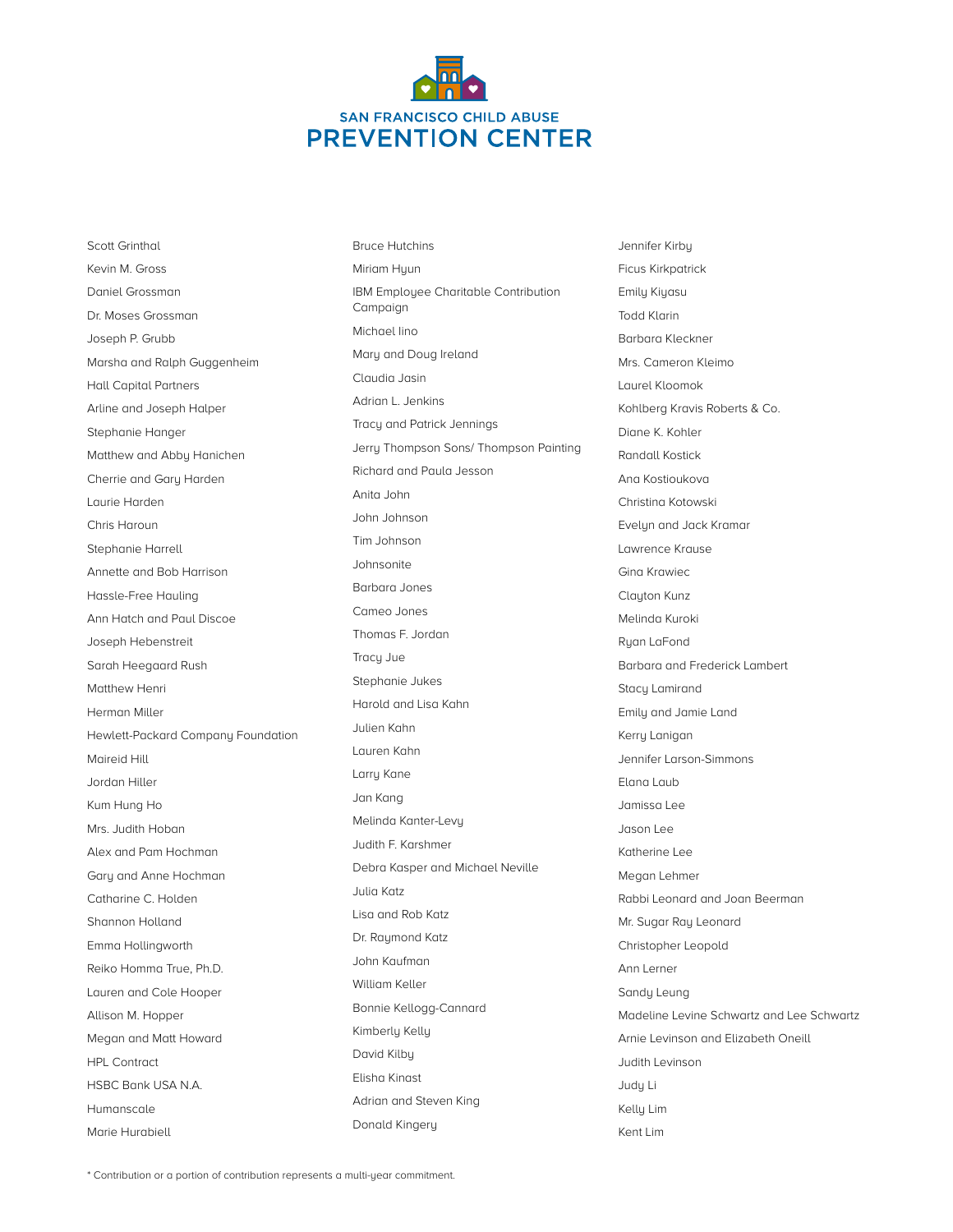

Chwenshi Lin Lorilynn Lomeli Alonzo Lopez Fred Ludwig Louise Ma Macy's Foundation Nan and Ward Madden Pamela Madigan Ms. Allison Magee and William Baumgardner Fiona Maharg and Luis Zubillaga Katherine M. Mahoney Alan Maillet Suzanne Maloney and Peter Harrison Michael and Mary Marcon Marin Preparatory School Bennet Marks Victoria Martin Young Jorge Maumer Maureen McAvoy and Brian Elliott Neil McCarthy Terry McClintock Mary Louise McDonnell Patrice McElroy Valerie Mcguire Mary Anne McGuire-Hickey Kelly and Mark McKane Peter Mckereghan Carol and Joe McLaughlin Tracy and Ian McMahan Mrs. Hanh McMurray Michael and Sally McNulty Dean McPadden Wendy McPhee Mechoshade Mary H. Mellender Constance M. Menefee Elizabeth Meyer Carolyn and George Meyer

Judy S. Miller Melinda Mills Marilyn Mindel Deborah Minor David and Jan Mishel Rhea Mistades Aileen Mitchell Black MK Pipelines Cherie Mohrfeld Molto Benne Catering Amanda and Jeremy Moran Anita and Anson Moran Whitney Morris and David Fry Kathleen Morrison Eric Moulton Stan Moy Theresa Mueller The Mulqueeney Family Belinda Munoz Emily Murase and Neal Taniguchi Murphy Burr Curry, Inc. Thomas Newmeyer Ms. Thao Nguyen Daphne Niall Judy Nofliger Rudy Nothenburg and Margo Eachus Mr. and Ms. Dan Nowell Numi Tea Mary Obelnicki and Craig Silverstein Ellen Obstler William Y. H. Oh Old Republic Title Company Eduardo Ordonez Deanna Orr and Jeff Strenk Outreach Impacting Lives Pacific States Environmental Contractors Peter and Lynda Paffrath Su-Moon Paik and Bob Brown Suzy Pak and Mark Gundacker

Michael Palladino and Lynn Duncan Dharti Patel Vimal Patel Sai Patnala Helen Paul Bonnie and Don Pearlman Jenny Pearlman and Jack McDonald Peekadoodle Elizabeth Pepin Scott M. Pertel Josh Peterson Joseph M. Petitti Nick and Karla Peyton Mike Phelps Michael Piattelli Paul Picciani Pivot Interiors Carol Pomerantz Presidio Hill School Protiviti, Inc. Kimberley Puckett Tina Pukini Purcell Murray R.N. Field Construction, Inc. Enver Rahmanov Jennifer Raike Raga Ramachandran Rachel Ratliff Eric Ratner Shobana Ravi Tamar Resnick Restec Contractors Dina Ribeiro Mary Risley Ali and Steve Rivera Rosemary Roach Andrew Robinson Rocket Lawyer, Inc. Silvio Ronutti

Microsoft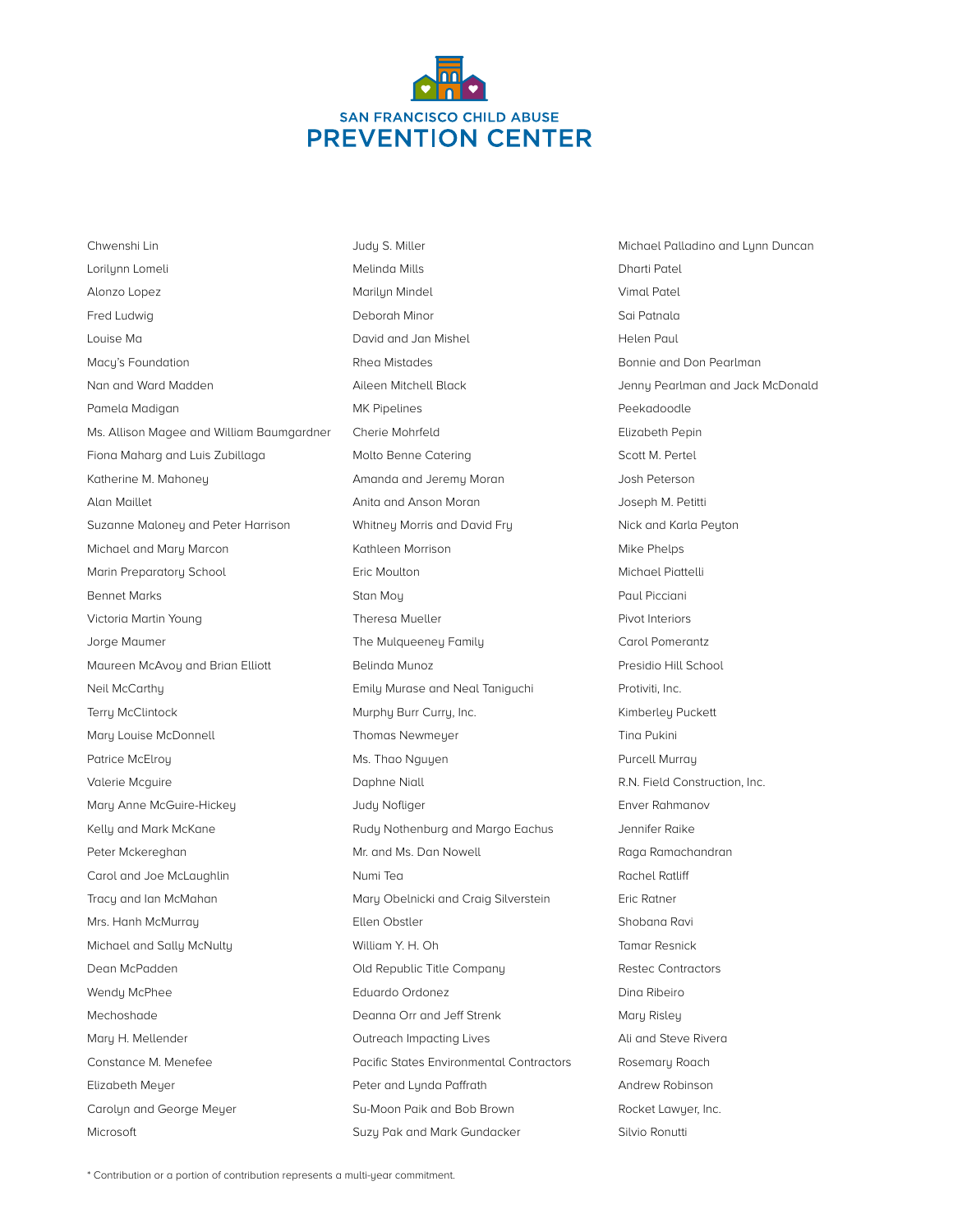

Lisa Rose Claudia Ross Ian Ross Ellen and John Rothmann Pamela Royer John and Michelle Rutledge RWA Office Christine Ryan Viveka Rydell Nicole Sacramento Joanne Sakai San Francisco Electrical Contractor's Association San Francisco Fire Fighters Local 799 Tony Sanchez-Corea III SanDisk Community Sharing Program Carol Santos Chavela Daniel Sapoznick Schafer Family Leslie Schaffer Jaye and John Schissel Mr. Schlarmann and Mr. Dabbs Willi Schnitzer Tamera Scholz Schuff Steel Mark Schwartz Justine Sears Ed Seidel Elyse Seigle Anil Shah Lata and Ajay Shah Susan M. Shalit Brooke Shields Stephanie Shields Darek Shimada Martha Siegel Bart Sikora Kathy Silva Alan and LaVerne Silverman

Susan Orlikoff Simon and Joel Aronowitz Heather Simpson Wendy and Robert Singley Beverly and Peter Sinton David Sirbu Micah Sittig Skyana Anthony Smith Daphne and Brian Smith Eleanor Smith Jesse Smith Mary and Scott Smith Amy Smolen Sandy and Paul Smuts Betsy Smyser Social Transactions, LLC Kathryn Sparks Sarah Sparks The Sports Club/LA - San Francisco Delbert Stafford Hollis Stahl Edward Stark Nina Steinman Ruth Steinway Melinda Stelzer Brad Stephens Ward Stern Dr. Sarah Stewart Matthew Kahn and Abigail Stewart-Kahn Patricia Stone Tricia Stone Diana Strait Paul Strumph Sheila Stuart Gregory Suhr Dennis Quinn Sullivan Jim Sullivan Ms. Jenny Sundar Sutton Law Firm, PC

Michael Sweet Esta Swig The Swig Foundation Sarah Swolfs **Tandus** Melanie Tanphanich Frances and Ronald Tauber Nancy Tavernit Vanessa Taylor Teddy Bears With Heart Maureen and Michael Terris Cheryl Tesch John R. Theede Theta Delta Xi Sue Thornley Paul Thrash Yvonne To Kevin Tom Tonic Nightlife Group TopNotch Solutions Marsha Torkelson Julian D. Torres Mary Ann and Dave Trephan Dyan Triffo Katherine E. Turner Laurel Turner and Roger Drosd Mary Twomey and Carol Yaggy Ms. Olivia Tzou Ellen and Ralph Ungermann United Soccer Team Cristina Van Duck Van Mulder Sheet Metal Vanguard Concepts Office Robert and Susan Vanneman JoAnn Vargas Conrado Vellve Jane Verma VMware, Inc Kirby Walker